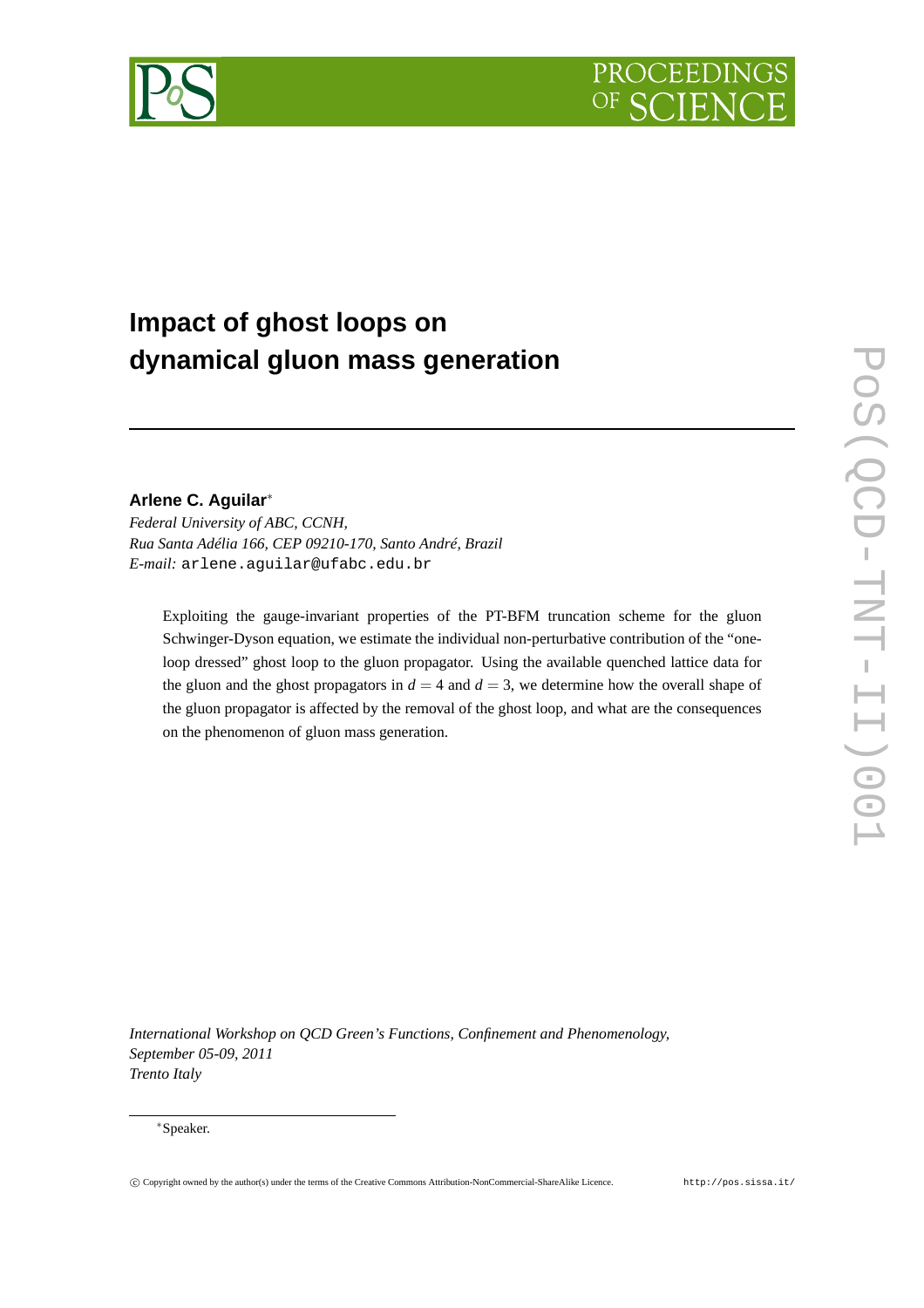## **1. Introduction**

In the last few years our understanding of the infrared (IR) behavior of the fundamental QCD Green's function has improved substantially. Putting together the information obtained though various non-perturbative methods, such as lattice simulations [1, 2, 3, 4, 5, 6], Schwinger-Dyson equations (SDEs) [7, 8, 9], functional methods [10, 11], and algebraic techniques [13, 14], it is by now well-established that, in the Landau gauge, the gluon propagator and a ghost dressing function are finite in the IR (in  $d = 3,4$ ). [7, 9]. Evidently, these results support the gluon mass generation picture proposed by Cornwall several years ago [15], disfavoring the so-called "ghost-dominance" picture of QCD [16, 17], whose theoretical cornerstone has been the existence of a divergent ("IRenhanced") ghost dressing function.

However, the finiteness of the ghost sector does not imply necessarily that the ghost contribution has been relegated to a marginal role in the QCD dynamics. In fact, compelling evidence to the contrary has emerged from detailed studies of the gap equation that controls the breaking of chiral symmetry and the dynamical generation of a constituent quark mass [18, 19]. Specifically, a detailed study has revealed that the proper inclusion of the ghost sector into the quark SDE is crucial for obtaining quark masses of the order of 300 MeV in the presence of finite gluon propagator [19]

Given the importance of the ghost sector for the dynamical generation of a constituent quark mass, the main purpose of this talk is to ask whether a similar situation applies in the case of the dynamical generation of an effective gluon mass [20].

## **2. Disentangling the "one-loop dressed" ghost contributions**

In what follows we will work within the specific framework provided by the synthesis of the pinch technique (PT) [15, 21, 8, 22, 23] with the background field method (BFM) [24].

We start by recalling that within the PT-BFM scheme the gluon self-energy,  $\Pi_{\mu\nu}(q)$ , is giving by the sum of the diagrams represented by Fig. 1, i.e.

$$
\Pi^{\mu\nu}(q) = \sum_{i=1}^{10} (a_i)^{\mu\nu}.
$$
 (2.1)

Exploiting the well-known blockwise transversality properties of the PT-BFM  $\Pi^{\mu\nu}(q)$ , it is possible to separate the transversal contribution of the one-loop dressed ghost diagrams, represented by the diagrams  $(a_3)$  and  $(a_4)$ , and to be denoted by

$$
\Pi_c^{\mu\nu}(q) = (a_3)^{\mu\nu} + (a_4)^{\mu\nu};\tag{2.2}
$$

where  $(a_3)$  and  $(a_4)$  are given by

$$
(a_3)_{\mu\nu} = -g^2 C_A \int_k \widetilde{\Gamma}_{\mu}^{(0)}(k, q, -k - q) D(k) D(k + q) \widetilde{\Gamma}_{\nu}(k + q, -q, -k),
$$
  

$$
(a_4)_{\mu\nu} = 2g^2 C_A g_{\mu\nu} \int_k D(k).
$$
 (2.3)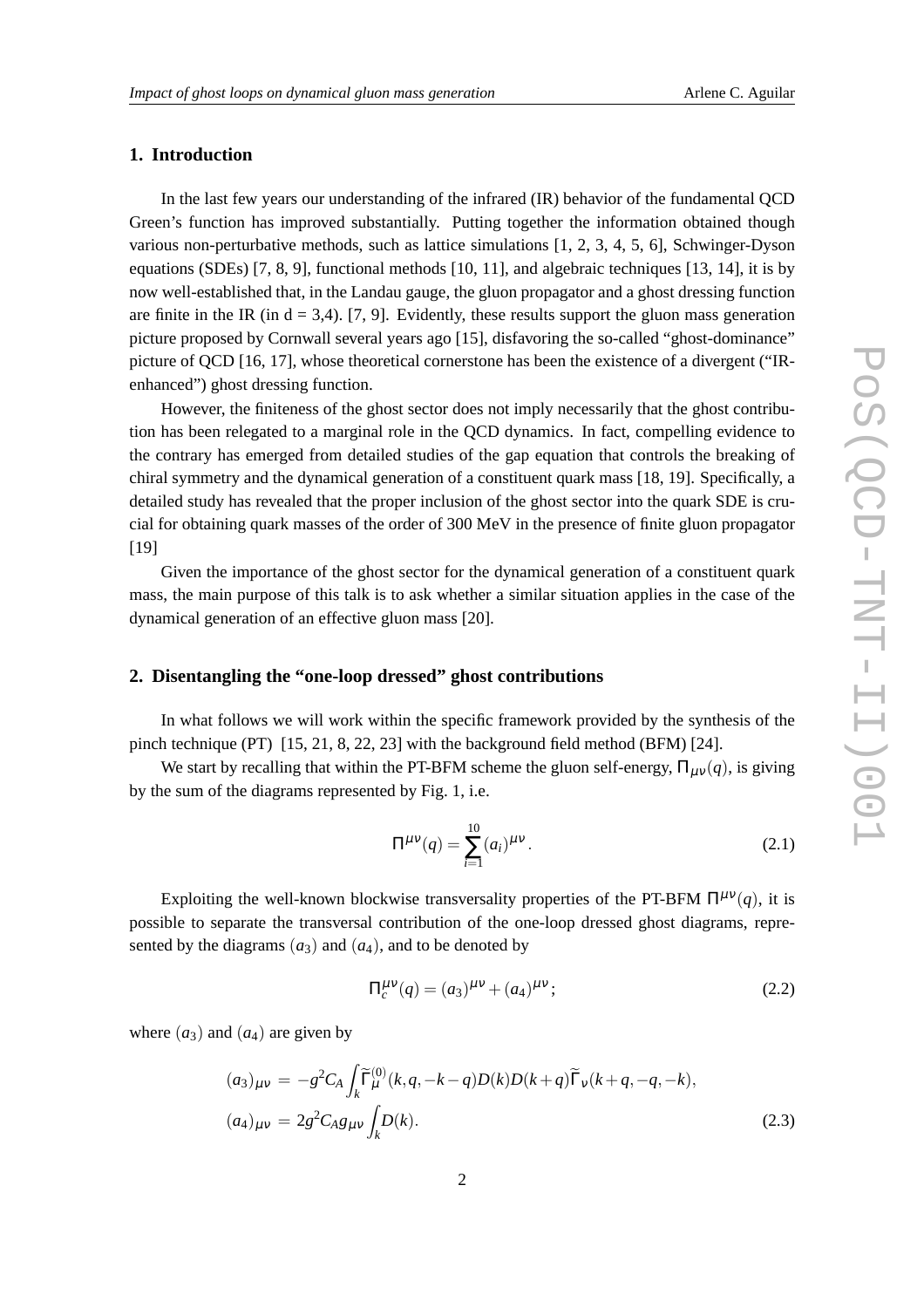

**Figure 1:** The SDE corresponding to the PT-BFM gluon self-energy  $\Pi_{\mu\nu}^{ab}(q)$ . The graphs inside each box furnish an individually transverse contribution. White (black) circles denote full propagators (vertices).

In the equations above,  $D^{ab}(q^2) = \delta^{ab}D(q^2)$  denotes the full ghost propagator, defined in terms of the ghost dressing function  $F(q^2)$  as

$$
D(q^2) = \frac{F(q^2)}{q^2},
$$
\n(2.4)

while  $\widetilde{\Gamma}_{\mu}$  represents the three-particle vertex describing the interaction of the background gluon with a ghost and an antighost, with (all momenta entering)

$$
i\Gamma_{c^b\widehat{A}^a_\mu\bar{c}^c}(r,q,p) = gf^{acb}\widetilde{\Gamma}_\mu(r,q,p); \qquad \widetilde{\Gamma}_\mu^{(0)}(r,q,p) = (r-p)_\mu.
$$
 (2.5)

Finally,  $C_A$  is the Casimir eigenvalue of the adjoint representation  $[C_A = N \text{ for } SU(N)]$ , and we have introduced the *d*-dimensional integral measure (in dimensional regularization) according to

$$
\int_{k} \equiv \frac{\mu^{\varepsilon}}{(2\pi)^{d}} \int d^{d}k,\tag{2.6}
$$

with  $\mu$  the 't Hooft mass, and  $\varepsilon = 4 - d$ . Then, by virtue of the PT-BFM Ward identity

$$
iq^{\mu}\widetilde{\Gamma}_{\mu}(r,q,p) = D^{-1}(r) - D^{-1}(p),
$$
\n(2.7)

it is immediate to establish the transversality of  $\Pi_c^{\mu\nu}(q)$ , namely [22]

$$
q_{\mu} \Pi_{c}^{\mu\nu}(q) = 0. \tag{2.8}
$$

It is convenient for our purposes to decompose the full self-energy  $\Pi_{\mu\nu}(q)$  as

$$
\Pi^{\mu\nu}(q) = \Pi_r^{\mu\nu}(q) + \Pi_c^{\mu\nu}(q),\tag{2.9}
$$

where  $\Pi_r^{\mu\nu}(q)$  denotes the sum of the remaining subsets of diagrams in Fig. 1, *i.e.*, both the gluon one- and two-loop dressed diagrams, as well as two-loop dressed ghost diagrams,

$$
\Pi_r^{\mu\nu}(q) = \sum_{\substack{i=1\\i \neq 3,4}}^{10} (a_i)^{\mu\nu}.
$$
\n(2.10)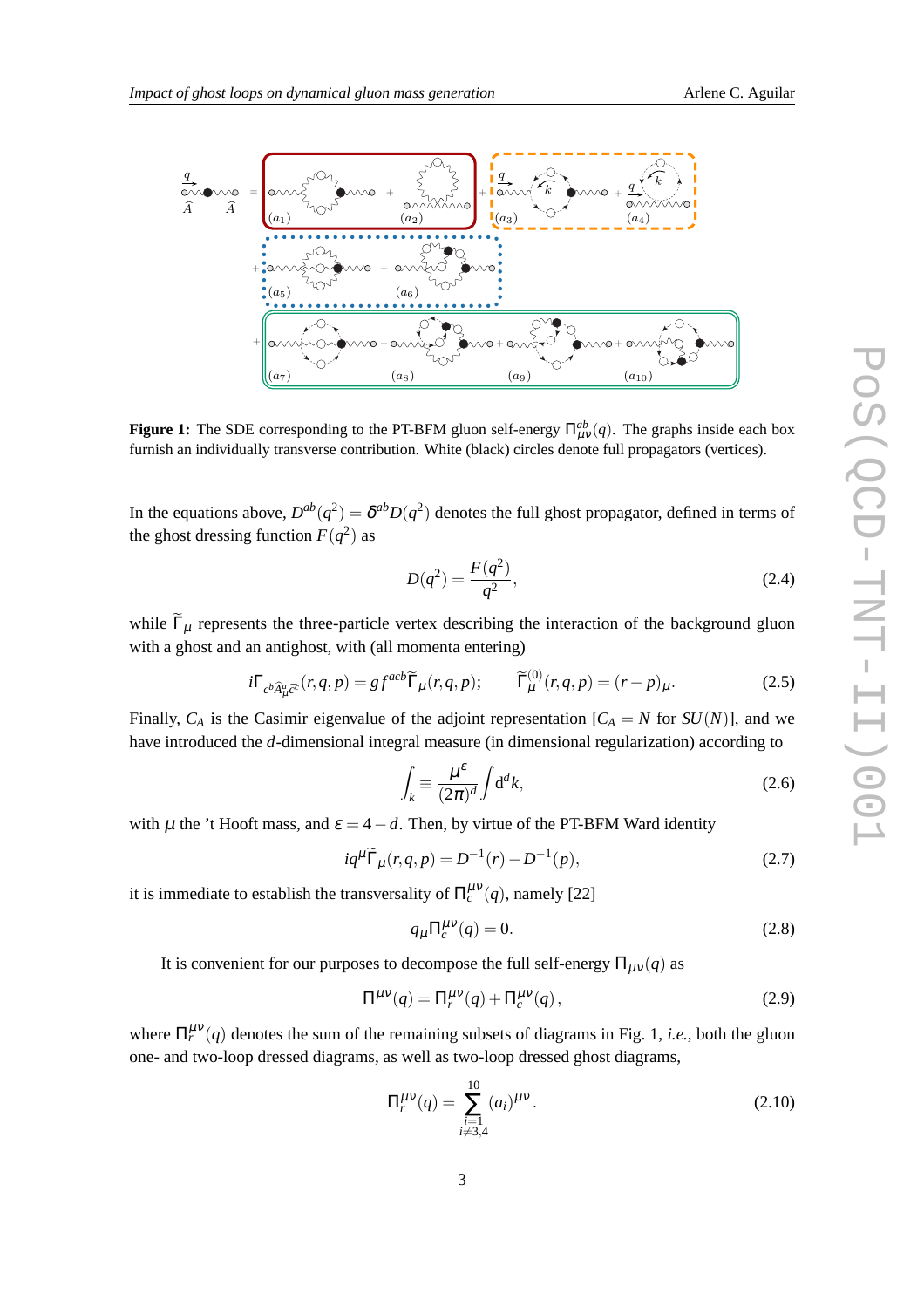Notice that due to the special Ward identities satisfied by the PT-BFM vertices,  $\Pi_r^{\mu\nu}(q)$  is also transverse [22, 23].

Using Eq. (2.9), the SDE for the full gluon propagator in the Landau gauge of the PT-BFM scheme assumes then the form [7]

$$
\Delta^{-1}(q^2)P^{\mu\nu}(q) = \frac{q^2 P^{\mu\nu}(q) + i\left[\Pi_r^{\mu\nu}(q) + \Pi_c^{\mu\nu}(q)\right]}{\left[1 + G(q^2)\right]^2},\tag{2.11}
$$

where the gluon propagator  $\Delta_{\mu\nu}(q)$  is defined as

$$
\Delta_{\mu\nu}(q) = -i\Delta(q^2)P_{\mu\nu}(q); \qquad P_{\mu\nu}(q) = g_{\mu\nu} - \frac{q_{\mu}q_{\nu}}{q^2}, \qquad (2.12)
$$

The function *G* appearing in (2.11) is the form factor associated with  $g_{\mu\nu}$  in the Lorentz decomposition of the auxiliary two-point function  $\Lambda$ , given by [7, 25]

$$
\Lambda_{\mu\nu}(q) = -ig^2 C_A \int_k \Delta_{\mu}^{\sigma}(k) D(q-k) H_{\nu\sigma}(-q, q-k, k) \n= g_{\mu\nu} G(q^2) + \frac{q_{\mu} q_{\nu}}{q^2} L(q^2).
$$
\n(2.13)

Notice that the auxiliary function *H* is related to the (conventional) gluon-ghost vertex by the identity

$$
\Gamma_{\mu}(r,q,p) = -p^{\nu}H_{\nu\mu}(p,r,q),\tag{2.14}
$$

and that, in the (background) Landau gauge, the following all order relation holds [26, 27]

$$
F^{-1}(q^2) = 1 + G(q^2) + L(q^2). \tag{2.15}
$$

Now, let us return to Eq. (2.11), and define in a completely analogous way the quantity  $\Delta_r(q^2),$ given by

$$
\Delta_r^{-1}(q^2)P^{\mu\nu}(q) = \frac{q^2P^{\mu\nu}(q) + i\Pi_r^{\mu\nu}(q)}{\left[1 + G(q^2)\right]^2}.
$$
\n(2.16)

Evidently, ∆*<sup>r</sup>* represents the propagator obtained by subtracting out from the full propagator ∆ the one-loop dressed ghost contributions. Then, taking the trace of both Eqs. (2.11) and (2.16), defining the trace of  $\Pi_c^{\mu\nu}(q)$  as

$$
\Pi_c(q^2) \equiv \Pi_{c\mu}^{\mu}(q),\tag{2.17}
$$

and solving for  $\Delta_r$ , we arrive at

$$
\Delta_r(q^2) = \Delta(q^2) \left\{ 1 - \frac{i\Delta(q^2)\Pi_c(q^2)}{(d-1)\left[1 + G(q^2)\right]^2} \right\}^{-1},\tag{2.18}
$$

which represents our master formula.

In order to obtain the behavior of the propagator  $\Delta_r(q^2)$  from Eq. (2.18) we will in the next sections *(i)* identify the full gluon propagator  $\Delta(q^2)$  with that obtained from the lattice, and *(ii)* determine nonperturbatively the quantity  $\Pi_c$  from Eqs. (2.3) and (2.17), and evaluate it numerically using as input the lattice results for the ghost dressing function  $F(q^2)$ .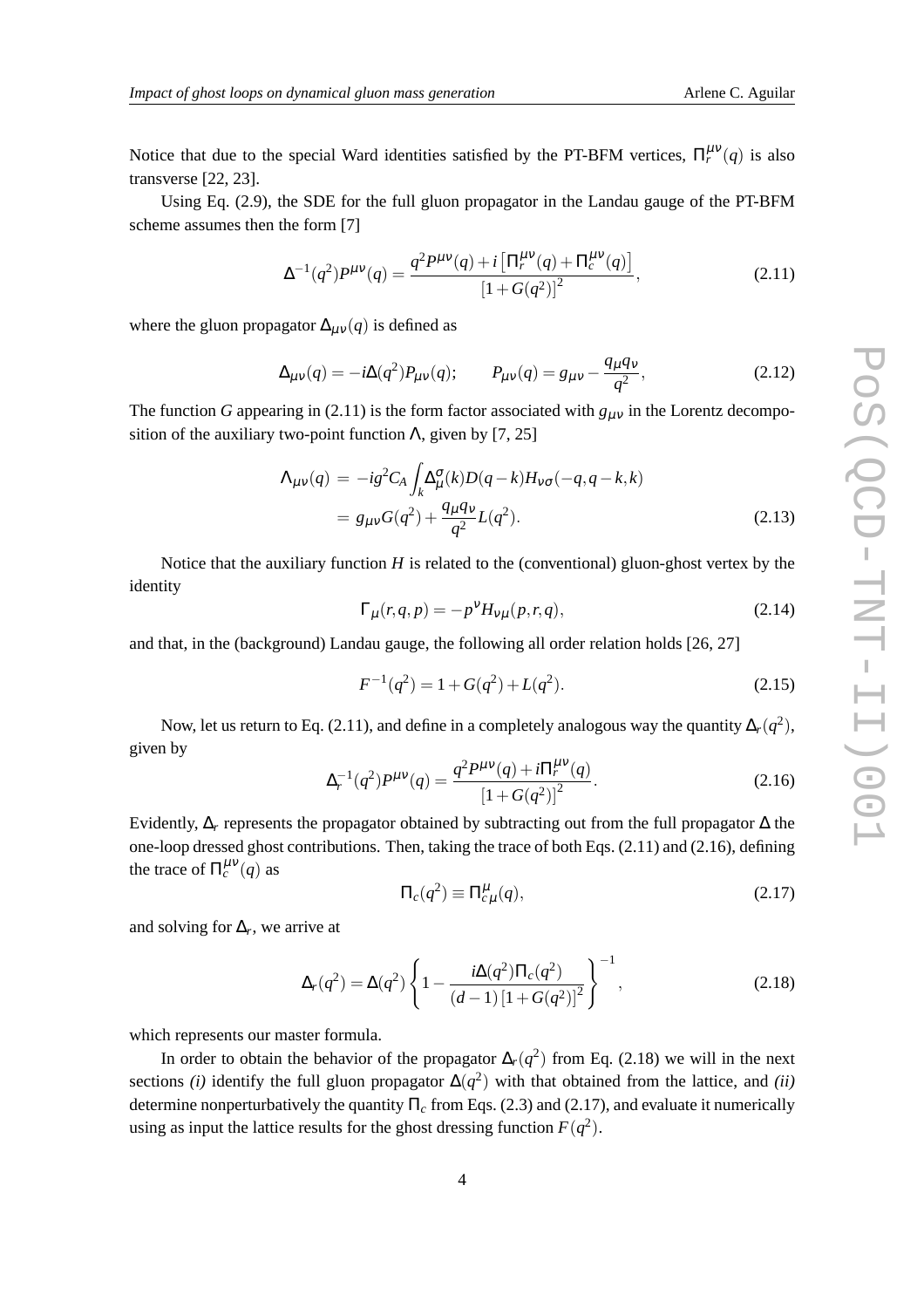## **3.** The nonperturbative calculation of  $\Pi_c(q^2)$

The first step in the calculation of the non-perturbative quantity  $\Pi_c(q^2)$  is the definition of an Ansatz for the fully-dressed ghost vertex  $\tilde{\Gamma}_{\mu}$ , appearing in graph (*a*<sub>3</sub>) of Eq. (2.3) which satisfies the crucial Ward identity of Eq. (2.7). This task can be accomplished with the help of the "gaugetechnique" [28] which reconstruct the vertex by "solving" its Ward identity. Following the same steps of the derivation presented in [29] for the scalar QED vertex, the Ansatz for the fully-dressed ghost vertex  $\Gamma_{\mu}$ , reads,

$$
\widetilde{\Gamma}_{\mu}(r,q,p) = i \frac{(r-p)_{\mu}}{r^2 - p^2} \left[ D^{-1}(p^2) - D^{-1}(r^2) \right],\tag{3.1}
$$

which evidently satisfies Eq. (2.7) when contracted with  $q^{\mu}$ . Obviously the "gauge technique" leaves the transverse (automatically conserved) part of the vertex undetermined, which, on general grounds, is expected to be subleading in the IR [28, 30].

Substituting  $(3.1)$  in the first equation of  $(2.3)$  and taking the trace, it is relatively straightforward to obtain the result

$$
\Pi_c(q^2) = g^2 C_A \left[ 4T(q) - q^2 R(q) \right],\tag{3.2}
$$

where

$$
R(q) = \int_{k} \frac{D(k+q) - D(k)}{(k+q)^2 - k^2},
$$
  
\n
$$
T(q) = \int_{k} k^2 \frac{D(k+q) - D(k)}{(k+q)^2 - k^2} + \frac{d}{2} \int_{k} D(k).
$$
\n(3.3)

To further evaluate  $\Pi_c(q^2)$ , we must invoke the so-called "seagull-identity" [31],

$$
\int_{k} k^{2} \frac{\partial f(k^{2})}{\partial k^{2}} + \frac{d}{2} \int_{k} f(k^{2}) = 0,
$$
\n(3.4)

valid in dimensional regularization, which enforces the cancellations of all seagull-type of divergences. Notice that, in the limit  $q \to 0$ , the term  $q^2R(q)$  vanishes, and so does  $T(q)$ , since

$$
T(q) \stackrel{q \to 0}{\to} T(0) = \int_k k^2 \frac{\partial D(k^2)}{\partial k^2} + \frac{d}{2} \int_k D(k) = 0,\tag{3.5}
$$

where in the last step we have employed Eq. (3.4), with  $f(k^2) \to D(k^2)$ . Employing this result, follows immediately from Eq. (3.2) that  $\Pi_c(0) = 0$ . Using the fact that  $\Delta^{-1}(0) = m^2(0)$ , we conclude that the one-loop dressed ghost diagrams  $(a_3)$  and  $(a_4)$  do not contribute *directly* to the value of dynamical gluon mass at zero momentum transfer. The easiest way to appreciate this is by recalling that the mechanism responsible for endowing the gluon with a dynamical mass relies on the presence of massless poles in the nonperturbative tree-gluon [the black circle in graph  $(a_1)$  of Fig. 1], whereas the ghost vertex has the usual structure [note the absence of poles in the Ansatz of Eq. (3.1)] [32].

In addition, notice that when  $d = 4$ ,  $R(q)$  is ultraviolet divergent, and must be properly renormalized, by introducing the appropriate wave-function renormalization constant.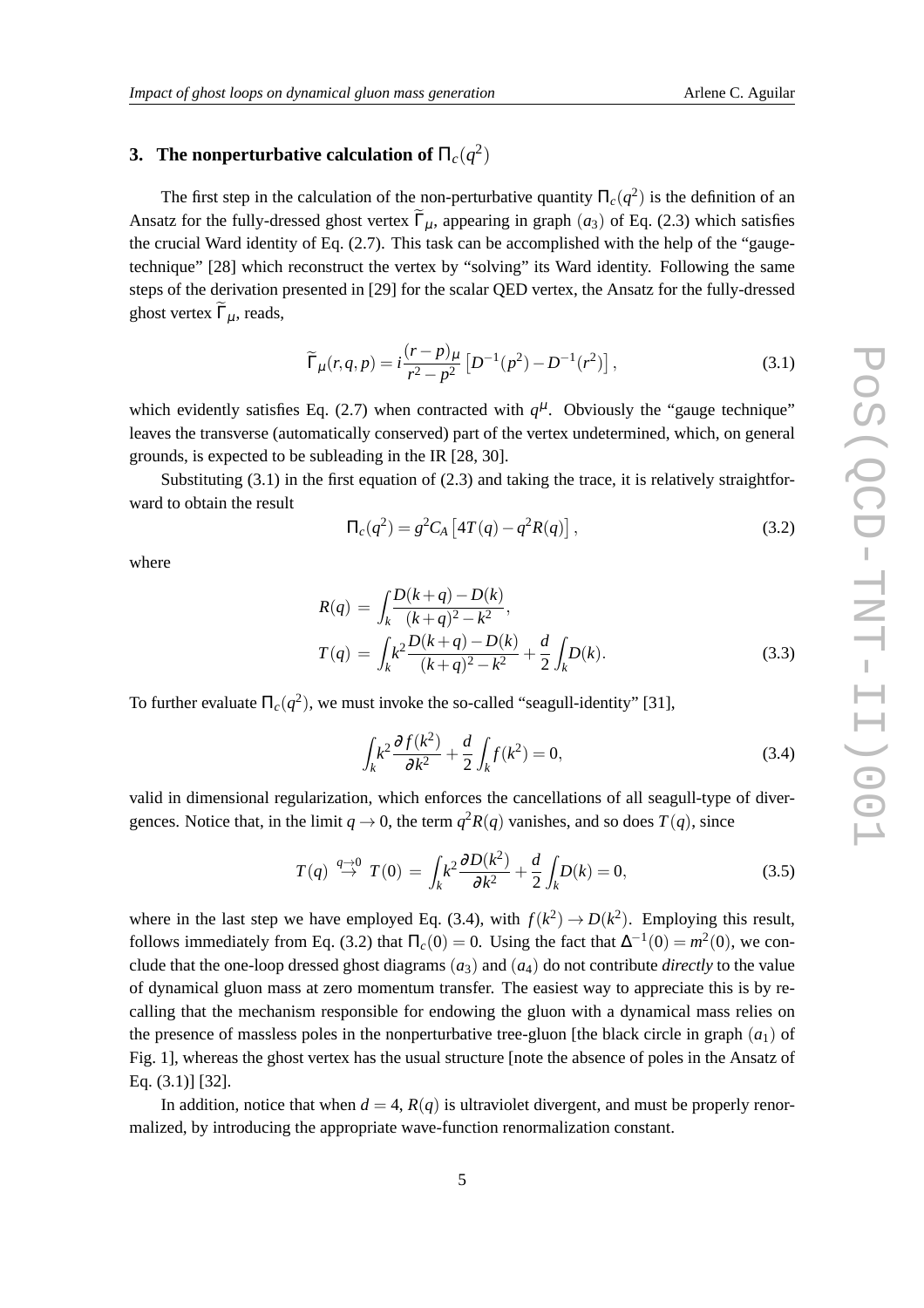The (subtractive) renormalization must be carried out at the level of  $(2.11)$ . Specifically (setting directly  $d = 4$ ),

$$
\Delta^{-1}(q^2) = \frac{Z_A q^2 + \frac{i}{3} \left[\Pi_r(q) + \Pi_c(q)\right]}{\left[1 + G(q^2)\right]^2},\tag{3.6}
$$

where the renormalization constant  $Z_A$  is fixed in the MOM scheme through the condition  $\Delta^{-1}(\mu^2) = \mu^2$ . Applying this condition at the level of Eq. (3.6) together with Eq. (2.15), and using the fact that the function  $L(x)$  is considerably smaller than  $G(x)$  in the entire range of momenta, (so that we can use the approximation  $1 + G(\mu^2) \approx F^{-1}(\mu^2) = 1$ ) allows one to express  $Z_A$  as

$$
Z_A = 1 - \frac{i}{3\mu^2} \left[ \Pi_r(\mu) + \Pi_c(\mu) \right].
$$
 (3.7)

Finally, substituting Eq. (3.7) into Eq. (3.6), and defining (in a natural way) the renormalized  $\Delta_r^{-1}(q^2)$  as

$$
\Delta_r^{-1}(q^2) = \frac{q^2 + \frac{i}{3} \left[ \Pi_r(q) - (q^2/\mu^2) \Pi_r(\mu) \right]}{[1 + G(q^2)]^2},\tag{3.8}
$$

the renormalized version of the master formula (2.18) will read

$$
\Delta_r^{-1}(q^2) = \Delta^{-1}(q^2) - \frac{i}{3} \frac{\left[\Pi_c(q) - (q^2/\mu^2)\Pi_c(\mu)\right]}{[1+G(q^2)]^2}.
$$
\n(3.9)

Evidently (3.9) is obtained from (2.18) by replacing  $\Delta^{-1}(q^2) \to \Delta_R^{-1}(q^2)$  ("*R*" for "renormalized"), and  $\Pi_c(q) \to \Pi_{c,R}(q)$ , where

$$
\Pi_{c,R}(q) = \Pi_c(q) - (q^2/\mu^2)\Pi_c(\mu).
$$
\n(3.10)

For the ensuing numerical treatment of  $R(q)$  and  $T(q)$  carried out in the next section, it is advantageous to have the crucial property  $T(0) = 0$  a priori built in, in order to avoid possible deviations due to minor numerical instabilities. To that end, we introduce the quantity  $\overline{T}$ 

$$
\overline{T}(q) = T(q) - T(0) = \int_{k} k^{2} \left[ \frac{D(k+q) - D(k)}{(k+q)^{2} - k^{2}} - \frac{\partial D(k)}{\partial k^{2}} \right],
$$
\n(3.11)

which has the property of ensuring (by construction) that  $\overline{T}(0) = 0$ , while, at the same time, coinciding with the original *T* for all momenta *q*.

In addition, it is convenient to re-express  $R(q)$  and  $\overline{T}(q)$  in terms of the ghost dressing function. Using Eq. (2.4), after some elementary algebra, one obtains

$$
R(q) = -\int_{k} \frac{F(k)}{k^{2}(k+q)^{2}} + \int_{k} \frac{F(k+q) - F(k)}{k^{2}[(k+q)^{2} - k^{2}]}, \ \ \overline{T}(q) = \int_{k} \left[ \frac{F(k+q) - F(k)}{(k+q)^{2} - k^{2}} - \frac{\partial F(k)}{\partial k^{2}} \right];
$$
(3.12)

note that the angular integration of the first term in *R* can be carried out analytically for any value of the space-time dimension *d*.

Finally, note that up until this point we have been working in Minkowski space. To make the transition to Euclidean space, we must employ the usual rules. Specifically, we set  $\int_k = i \int_{k_E}$  and  $q_{\rm E}^2 = -q^2$ , and use that  $\Delta_{\rm E}(q_{\rm E}^2) = -\Delta(-q_{\rm E}^2); F_{\rm E}(q_{\rm E}^2) = F(-q_{\rm E}^2); G_{\rm E}(q_{\rm E}^2) = G(-q_{\rm E}^2)$ , suppressing the subscript "E" in what follows.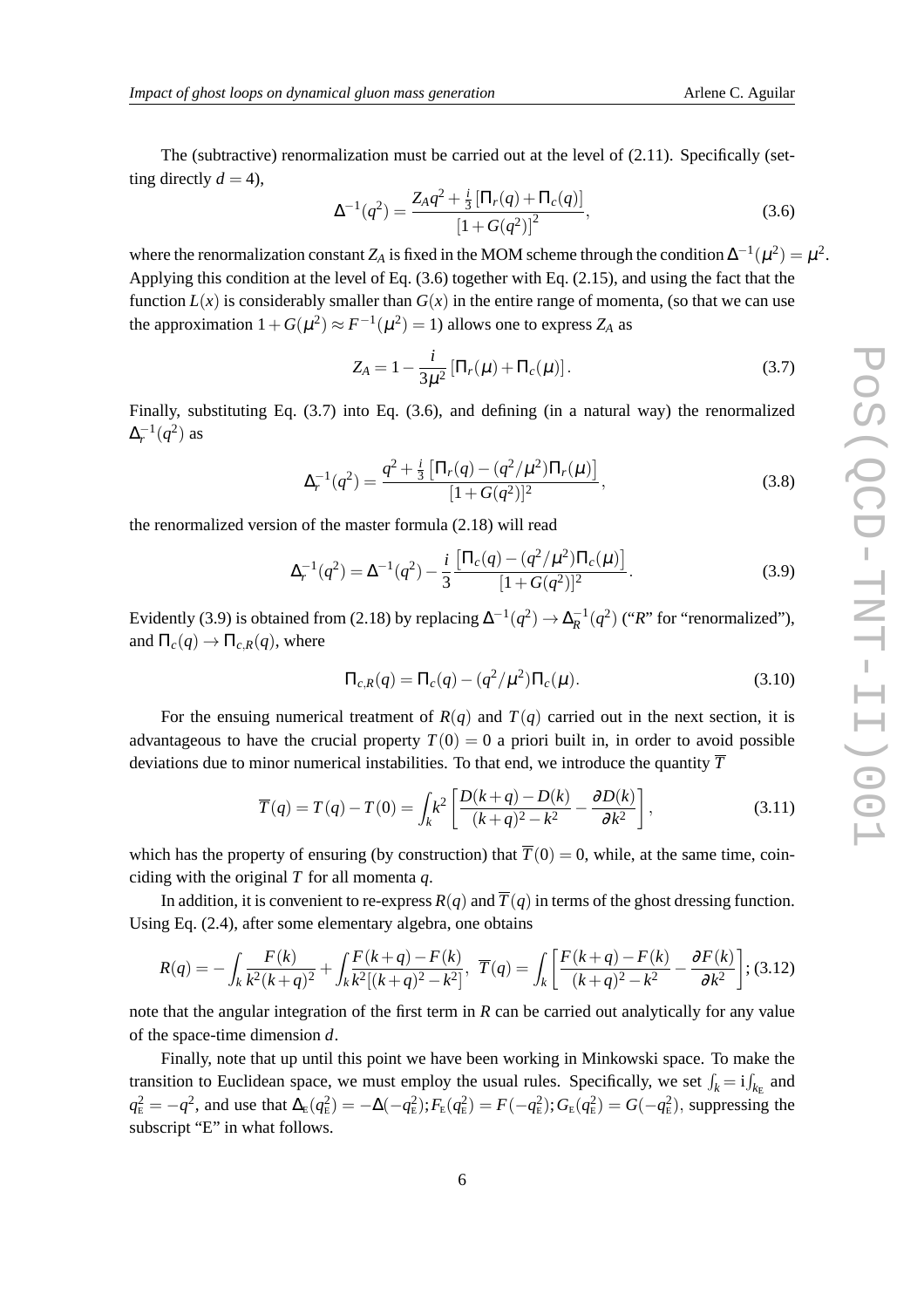

**Figure 2:** *Left panel*: Lattice result for the *SU*(3) gluon propagator,  $\Delta(q)$ , in  $d = 4$ , renormalized at  $\mu = 4.3$  GeV. The continuous line represents the fit given by Eq. (4.1). *Right panel*: The *SU*(3) ghost dressing function,  $F(q^2)$ , renormalized at the same point,  $\mu = 4.3$  GeV; the solid line corresponds to the fit given by Eq.  $(4.2)$ .

## **4. Numerical Results**

We will now proceed to perform the numerical analysis. Using the available lattice data on the ghost dressing function *F*, we evaluate the terms *R* and  $\overline{T}$  given in Eq. (3.12), and combine them following the Eqs. (3.2) and (3.10) to obtain the (renormalized) ghost contribution to the gluon self-energy  $\Pi_c$ . Finally, we construct  $\Delta_r$  using (2.18) and the lattice results available for the gluon propagator  $\Delta$ . This exercise is carried out for two different cases:  $d = 4$ ,  $N = 3$ , and  $d = 3$ ,  $N = 2$ .

In Fig. 2 we show the lattice results for the four-dimensional  $SU(3)$  gluon propagator  $\Delta(q^2)$ (left panel), and the corresponding ghost dressing function  $F(q^2)$  (right panel), obtained from [3], and renormalized at  $\mu = 4.3$  GeV.

As has been discussed in detail in the literature [19, 32, 33], both sets of data can be accurately fitted in terms of IR-finite quantities. More specifically, for the case of  $\Delta(q^2)$ , we have proposed a fit of the form [33]

$$
\Delta^{-1}(q^2) = M^2(q^2) + q^2 \left[ 1 + \frac{13C_A g_1^2}{96\pi^2} \ln\left(\frac{q^2 + \rho_1 M^2(q^2)}{\mu^2}\right) \right], \quad M^2(q^2) = \frac{m_0^4}{q^2 + \rho_2 m_0^2}.\tag{4.1}
$$

Notice that in the above expression, the finiteness of  $\Delta^{-1}(q^2)$  is assured by the presence of the function  $M^2(q^2)$ , which forces the value of  $\Delta^{-1}(0) = M^2(0) = m_0^2/\rho_2$ . The continuous line on the left panel of Fig. 2 corresponds our best fit, which can be reproduced setting  $m_0 = 520$  MeV,  $g_1^2 = 5.68, \rho_1 = 8.55$  and  $\rho_2 = 1.91$ .

The  $SU(3)$  lattice data for  $F(q^2)$ , shown in the right panel of Fig. 2, will be fitted by the following expression

$$
F^{-1}(q^2) = 1 + \frac{9}{4} \frac{C_A g_1^2}{48\pi^2} \ln\left(\frac{q^2 + \rho_3 M^2(q^2)}{\mu^2}\right); \qquad M^2(q^2) = \frac{m_0^4}{q^2 + \rho_4 m_0^2},\tag{4.2}
$$

with the parameters given by  $m_0 = 520 \text{ MeV}$ ,  $g_2^2 = 8.65$ ,  $\rho_3 = 0.25$  and  $\rho_4 = 0.64$ . Notice that the  $M(q^2)$  has the same power-law running as the one reported in Refs [34, 35, 36].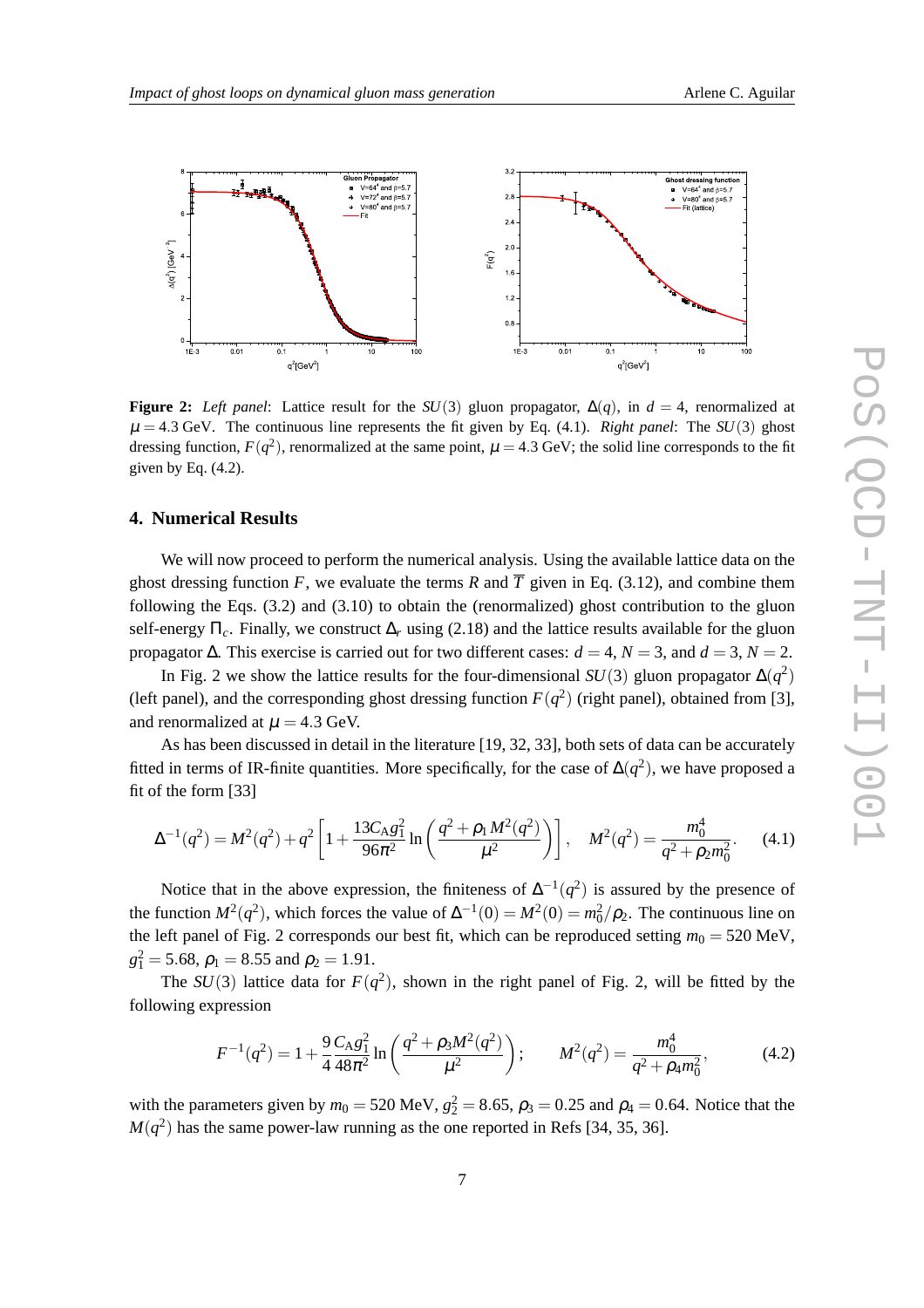

**Figure 3:** *Left panel*: Numerical evaluation of the ghost contribution  $\Pi_c(q)$  to the gluon propagator using as input our best fit for the  $d = 4$ ,  $N = 3$  ghost dressing lattice data. *Right panel*: The removal of the oneloop dressed ghost contribution from the (lattice) gluon propagator results in a diminished "swelling" in the momentum region below 1  $\text{GeV}^2$ .

The only missing ingredient for the actual nonperturbative determination of Π*c*, and therefore  $\Delta_r$ , is the value of  $\alpha_s = g^2/4\pi$ . Instead of choosing a single value for  $\alpha_s$ , we will use the physically motivated range of values [0.20,0.29], which will furnish a more representative picture of the numerical impact of the ghost corrections on the gluon propagator.

The results obtained for the renormalized *R* and  $\overline{T}$ , after substituting into the corresponding formulas our best fit for *F*, given by Eq. (4.2), are shown on the left panel of Fig. 3, together with the combination  $q^2R - 4\overline{T}$ , which appears on the rhs of Eq. (3.2). It is clear that the contribution of the term  $4\overline{T}$  is rather negligible; in a way this is to be expected, given that this term vanishes identically in perturbation theory (for all values of *q*), and vanishes nonperturbatively at the origin.

Next, we use these results to construct  $\Pi_c$ , given in Eq. (3.10), and finally  $\Delta_r$ , expressed by Eq. (3.9) (Fig. 3 right panel), using both values of  $\alpha_s$ , namely  $\alpha_s = 0.29$  (blue dashed line) and  $\alpha_s = 0.20$  (magenta dashed-dotted line).

We then see that the net effect of removing the ghost contribution is to suppress significantly the support of the gluon propagator in the region below 1 GeV<sup>2</sup>. Higher values of  $\alpha_s$  increase the impact of the ghost contributions, but only slightly, as can be seen on the right panel of Fig. 3. As we will see in the next section, this "deflating" of the gluon propagator in the intermediate region of momenta, produced by the removal of the ghost contributions, has far-reaching consequences on the generation of a dynamical gluon mass.

Now we will repeat the same exercise using the lattice results for  $d = 3$  and  $N = 2$ . Let us start, as in the previous case, by showing in Fig. 4 the lattice results [2] for the three-dimensional gluon propagator  $\Delta(q)$  (left panel) and the ghost dressing function  $F(q)$  (right panel). Both  $\Delta(q)$  and  $F(q)$  saturate in the deep IR region, and can therefore be fitted by means of IR finite expressions.

In the case of the gluon propagator, an accurate fit is giving by

$$
\Delta(q) = A \exp \left[ -(q - q_0)^2 / w \right] + \frac{1}{a + bq + cq^2},\tag{4.3}
$$

where the fitting parameters are  $A = 0.49$ ,  $q_0 = 0.11$ ,  $w = 0.37$ ,  $a = 0.43$ ,  $b = -0.85$ , and  $c = 1.143$ .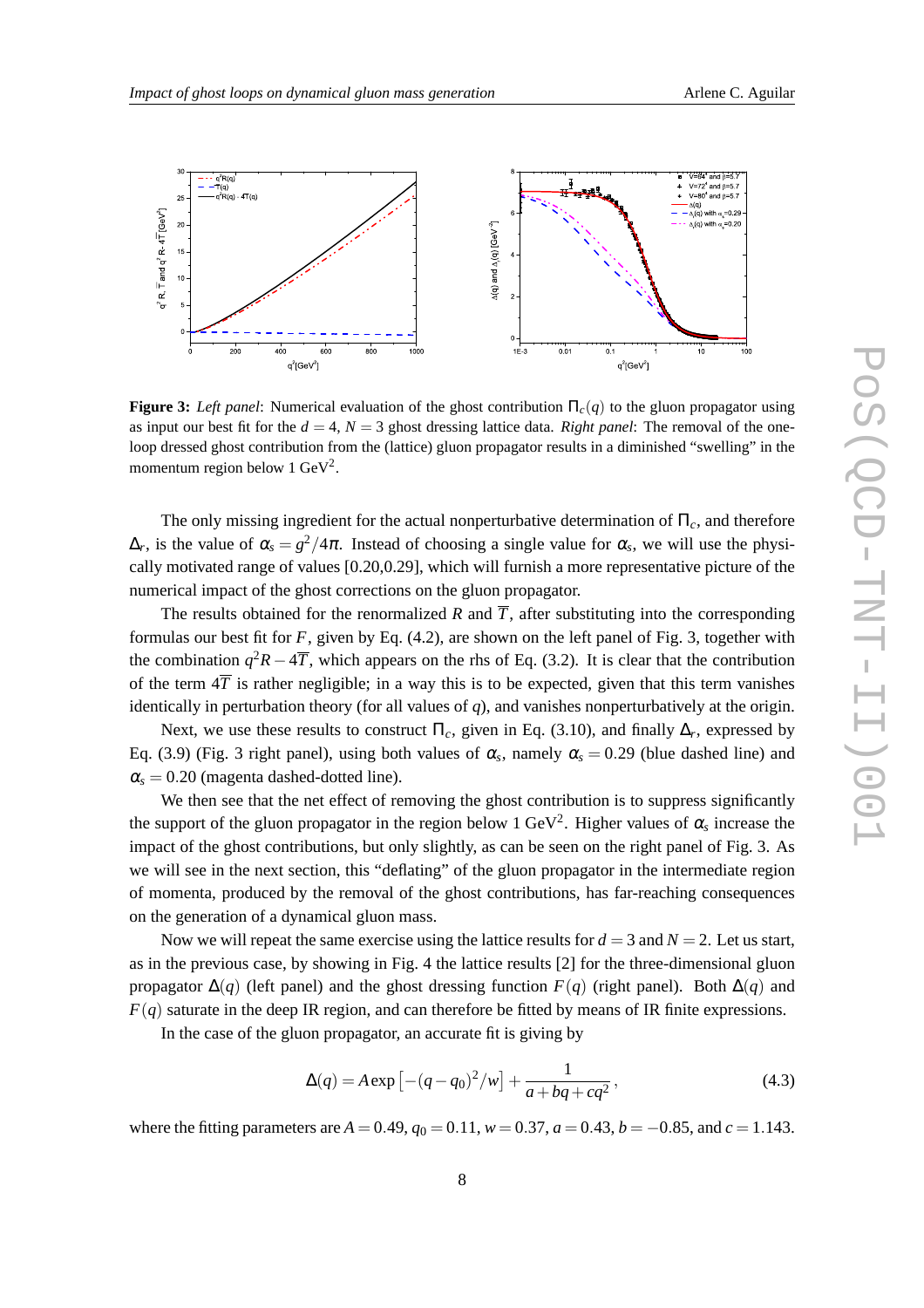

**Figure 4:** *Left panel*: Lattice results for the  $SU(2)$  gluon propagator in  $d = 3$ . The continuous line represents our best fit to the data obtained from Eq. (4.3). *Right panel*: Lattice data for the *SU*(2) ghost dressing function  $F(q)$  in 3 dimensions; the solid line corresponds to the best fit given by Eq. (4.4).

For the ghost dressing function, we use the following piecewise interpolator

$$
F(q) = \frac{1}{a + bq + cq^2}, \text{ for } q^2 \le 3 \quad \text{and} \quad F(q) = 1 + \frac{d}{eq + q^2}, \text{ for } q^2 > 3,
$$
 (4.4)

with fitting coefficients  $a = 0.19$ ,  $b = 0.61$ ,  $c = -0.14$ ,  $d = 0.63$  and  $e = 0.26$  obtained by requiring the function to be continuous at  $q^2 = 3$ .

Next, substituting the results presented on the left panel of Fig. 5 into Eqs. (3.2) and (2.18), and using  $g = 1.208$ , we compute  $\Pi_c$  and  $\Delta_r$ . On the right panel of Fig. 5, we compare the residual propagator ∆*<sup>r</sup>* (blue dashed line) with the full propagator ∆(*q*). Clearly, the effect in the tridimensional case is even more pronounced: the ghost contribution completely dominates over the rest, determining to a large extent the overall shape and structure of the propagator.



**Figure 5:** *Left panel*: Numerical evaluation of the ghost contribution Π*<sup>c</sup>* to the gluon propagator using as input our best fit for the  $d = 3$ ,  $N = 2$  ghost dressing lattice data. *Right panel*: The result of removing the one-loop dressed ghost contribution from the gluon propagator in  $d = 3$ . The effect is much more dramatic than in the *d* = 4 case, since all the structure is determined by the ghost contribution, while  $\Delta_r$  has the sole (but crucial!) role of rendering the propagator finite at  $q = 0$ .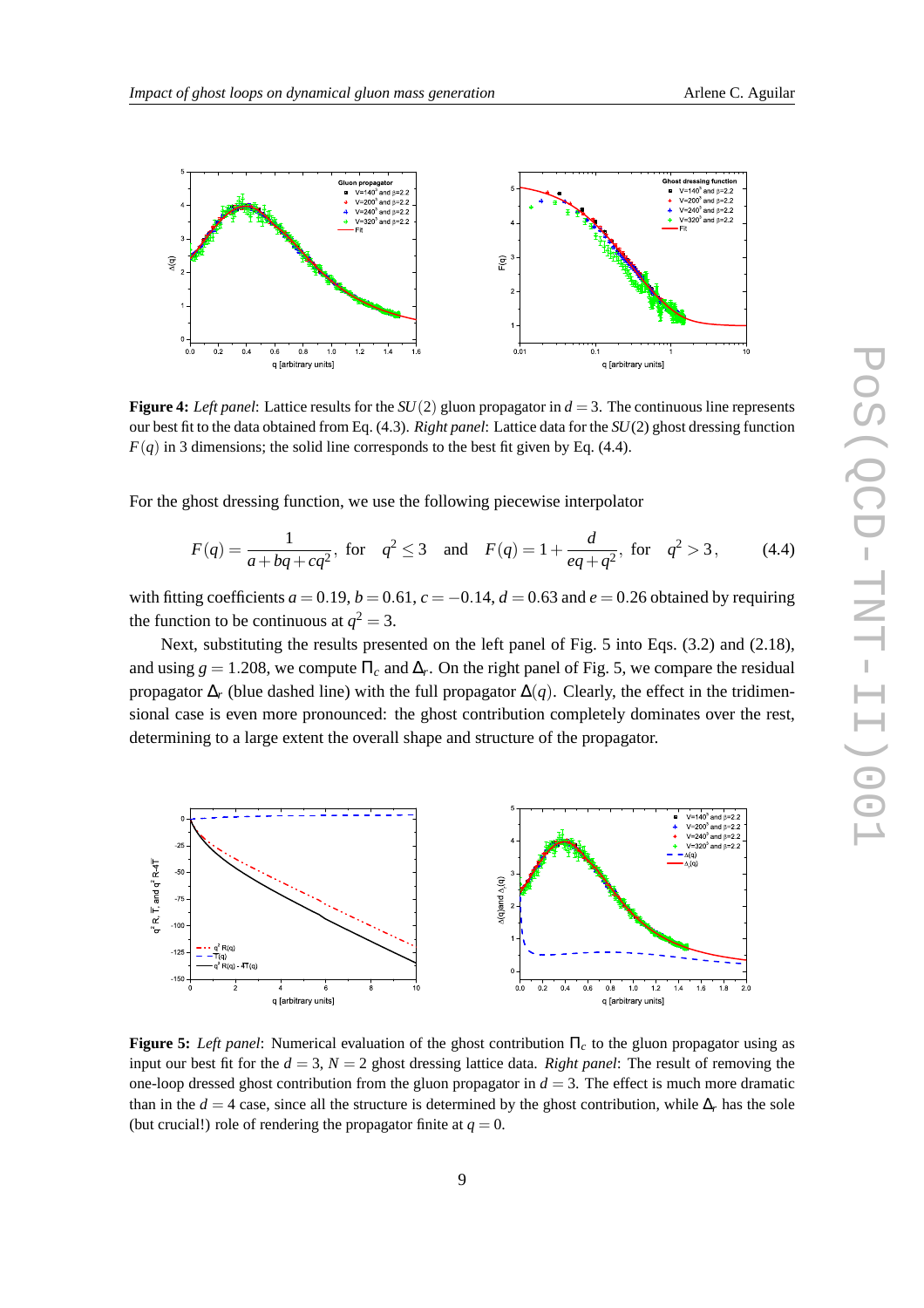

**Figure 6:** The kernel  $\mathcal{K}_{d:N}$  of Eq. (5.2) constructed out of the lattice propagator  $\Delta$  (left panels) and the ghost-less propagator  $\Delta_r$  (right panels) for the  $d = 4 N = 3$  (top row), and  $d = 3 N = 2$  (bottom row) cases. The insets show in each case the shape of the propagator used to evaluate the kernels.

#### **5. The effects of the ghost loop in the mass equation**

In the previous section we have studied how the subtraction of the ghost contributions affects the profile of the gluon propagator. However, as we will see now, the effects goes way beyond a simple change in the overall propagator shape, modifying its salient qualitative characteristics, and in particular the generation of a dynamical gluon mass.

To establish this, we use the  $q \rightarrow 0$  limit of the equation describing the behavior of the dynamical mass equation, *i.e.*

$$
m^{2}(0) = -\frac{d-1}{d(4\pi)^{\frac{d}{2}}\Gamma(\frac{d}{2})}\frac{4g^{2}C_{A}}{1+G(0)}\int_{0}^{\infty} dy m^{2}(y)\mathscr{K}_{d;N}(y), \qquad (5.1)
$$

with the kernel  $\mathcal{K}_{d;N}$  given by

$$
\mathcal{K}_{d;N}(y) = y^{\frac{d}{2}-1} \Delta(y) [y\Delta(y)]'.\tag{5.2}
$$

Since the constant multiplying the integral is positive, the negative sign in front of Eq. (5.1) tells us that the required physical constraint  $m^2(0) > 0$  can be fulfilled if and only if the integral kernel  $\mathcal{K}_{d:N}$  (constructed solely out of the gluon propagator) displays a sufficiently deep and extended negative region at intermediate momenta [32].

In the left panels of Fig. 6 we plot the kernels  $\mathcal{K}_{d;N}$  obtained from the lattice data for the cases  $d = 4$ ,  $N = 3$  (top row), and  $d = 3$   $N = 2$  (bottom row); both display the characteristic negative region that allows, at least in principle, the existence of solutions of Eq. (5.1), furnishing a positive value for  $m^2(0)$ .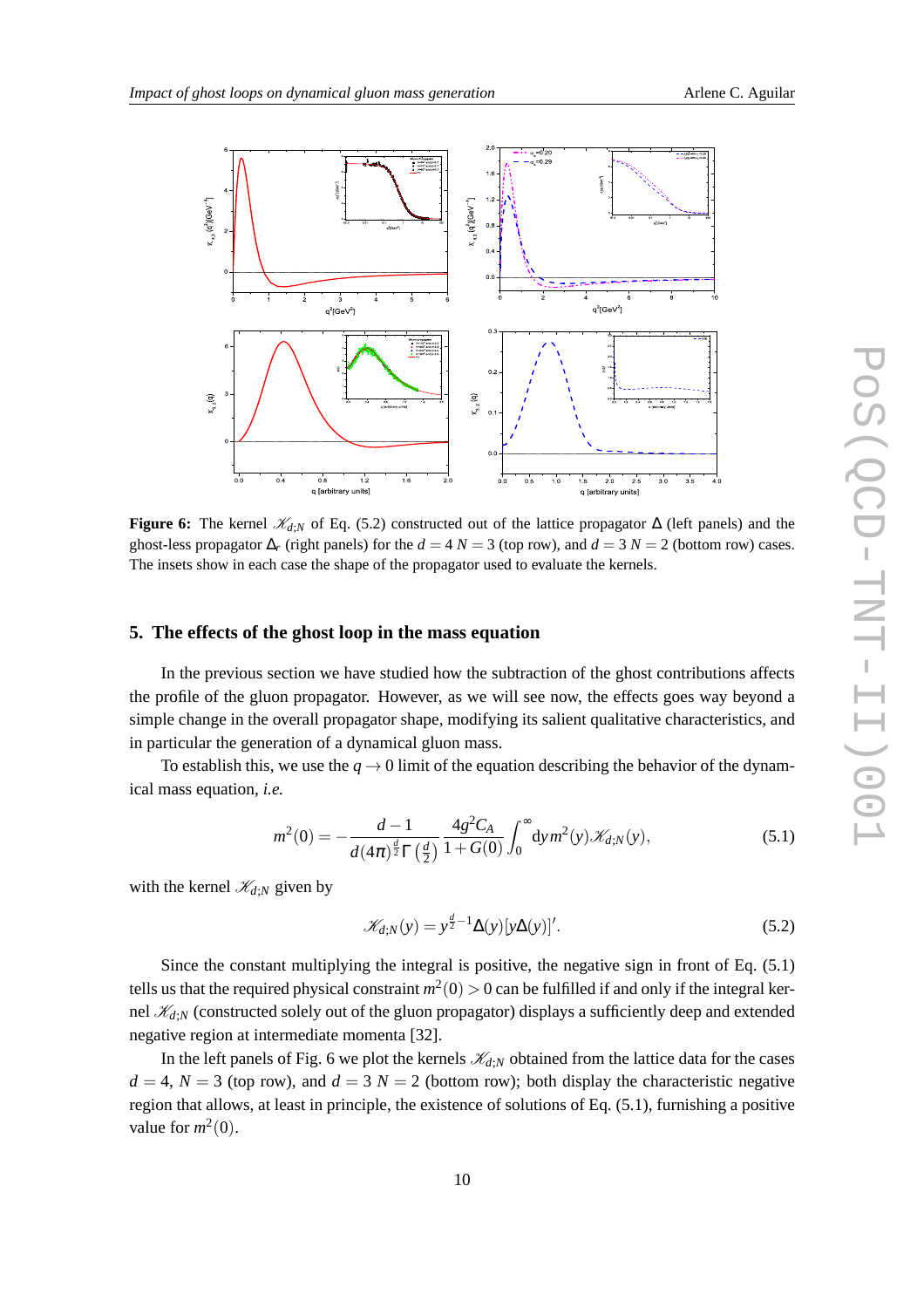On the other hand, the situation changes substantially once the ghost loop is removed, in which case the kernels  $\mathcal{K}_{d,N}$  must be constructed from  $\Delta_r$  (right panels of the same figure). For  $d = 4$  one observes a shift towards higher *q*s of the zero crossing, and a correspondingly suppressed negative region; even though this is not sufficient to exclude *per se* the existence of a physical solution to the mass equation  $(5.1)$ , a thorough study of the approximate equation derived in  $[32]$  reveals that no physical solution may be found. The  $d = 3$  situation is even more obvious: the highly suppressed negative region present in this case cannot support solutions of (5.1) with  $m^2(0) > 0$ , thus leaving as the only possibility the trivial  $m^2 = 0$  solution.

The main conclusion one can draw, therefore, is that the ghosts play a fundamental role in the mechanism of dynamical gluon mass generation, since the failure to properly include them results in the inability of the theory to generate dynamically a mass for the gluon.

### **6. Conclusions**

In this talk we have presented a study of the impact of the ghost sector on the overall form of the gluon propagator in a pure Yang-Mills theory, for different space-time dimensions ( $d = 3$ , 4) and *SU*(*N*) gauge groups ( $N = 2, 3$ ).

The suppression of the gluon propagator induced by the removal of the ghost-loops has farreaching consequences on the mechanism that endows gluons with a dynamical mass, associated with the observed IR-finiteness of the gluon propagator and the ghost-dressing function. Specifically, using a recently derived integral equation controlling the dynamics of the (momentumdependent) gluon mass, we have demonstrated that when the reduced gluon propagators are used as inputs, the corresponding kernels are modified in such a way that no physical solutions may be found, thus failing to generate a mass gap for the pure Yang-Mills theory [20]. Instead, as has been shown in [32], the use of the full gluon propagator in the same equation generates a physically acceptable gluon mass.

#### **Acknowledgments**

I would like to thank the ECT\* for the hospitality and for supporting the QCD-TNT II organization. This work was supported by Fundação de Amparo à Pesquisa do Estado de São Paulo (Fapesp) under grant 2011/11474-8 and by the Brazilian Funding Agency CNPq - grant 305850/2009-1.

#### **References**

- [1] A. Cucchieri and T. Mendes, PoS **LAT2007**, 297 (2007); Phys. Rev. Lett. **100**, 241601 (2008).
- [2] A. Cucchieri, T. Mendes and A. R. Taurines, Phys. Rev. D **67**, 091502 (2003).
- [3] I. L. Bogolubsky, E. M. Ilgenfritz, M. Muller-Preussker and A. Sternbeck, PoS LATTICE, 290 (2007).
- [4] O. Oliveira, P. J. Silva, Phys. Rev. **D79**, 031501 (2009); PoS **LAT2009**, 226 (2009).
- [5] H. Suganuma, T. Iritani, A. Yamamoto and H. Iida, PoSQCD **-TNT09**, 044 (2009); PoSLATTICE **2010**, 289 (2010).